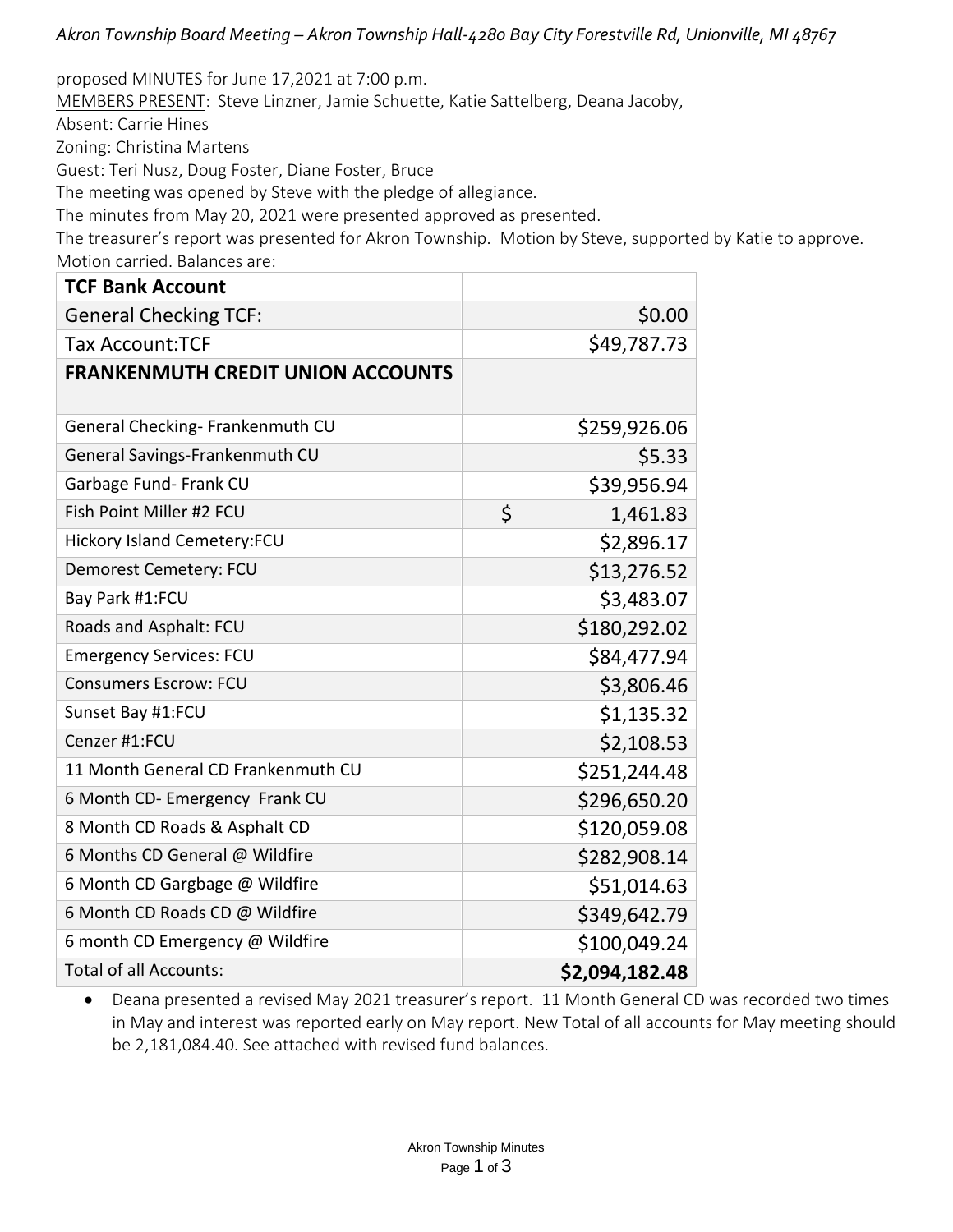## *Akron Township Board Meeting – Akron Township Hall-4280 Bay City Forestville Rd, Unionville, MI 48767*

Deana presented the financial report for **Akron Twp Water**. Motion by Steve, supported by Jamie to approve. Motion carried. Balance are:

| Checking Chemical Bank:   | \$79,080.77 |
|---------------------------|-------------|
| Chemical Maintenance Acct | \$12,158.91 |
| Total of both Accounts:   | \$91,239.68 |

**•** Deana presented the financial report for ACW Ambulance. Motion by Steve, supported by Jamie to approve. Motion carried. Balances are:

| <b>PNC Bank General Checking:</b> | 133,028.35 |
|-----------------------------------|------------|
| <b>PNC CK Memorial Account:</b>   | 7,427.56   |
| Frankenmuth CU Saving             | 5.00       |
| Frankenmuth CU 11 Month CD        | 52,141.04  |
| <b>Total of all Accounts:</b>     | 192,601.95 |

- ❖ *Township payable report.* Payable totaling \$19,959.99 and payroll totaling \$8,411.85 was presented by Jamie to be paid. Motion by Deana to approve payable and payroll supported by Katie. Motion carried.
- ❖ *Water Payable* No payable reported this month.
- ❖ *ACW Ambulance payables* totaling \$17,283.77 and payroll totaling \$12,818.08 was presented by Jamie to be paid. Motion by Steve supported by Katie to pay payable. Motion carried

## Board Report:

- Board discussed franchise ordinance with Thumb Electric. Thumb Electric would like to add fiber to Akron Township. Steve will contact a Lawyer to review proposed ordinance.
- Steve received a quote for stockpile 500 ton 22A gravel for \$12,570. Motion by Steve supported by Katie to accept bid. Motion carried
- Doug Foster was present to discuss sexton position. Motion by Dean supported by Katie to employ Doug Foster as Akron Township sexton for Hickory Island and Demorest Cemetery, starting July 5, 2021. Motion carried.

## Zoning Report

- Planning commission meeting went well. Site plan review. Consumer's rep was present to answer questions on expansion on Hoppe road.
- Next planning is scheduled for September 15, 2021 at 4:00PM.

•

Adjourned 9:14 PM Respectfully submitted, Jamie Schuette, Akron Township Clerk